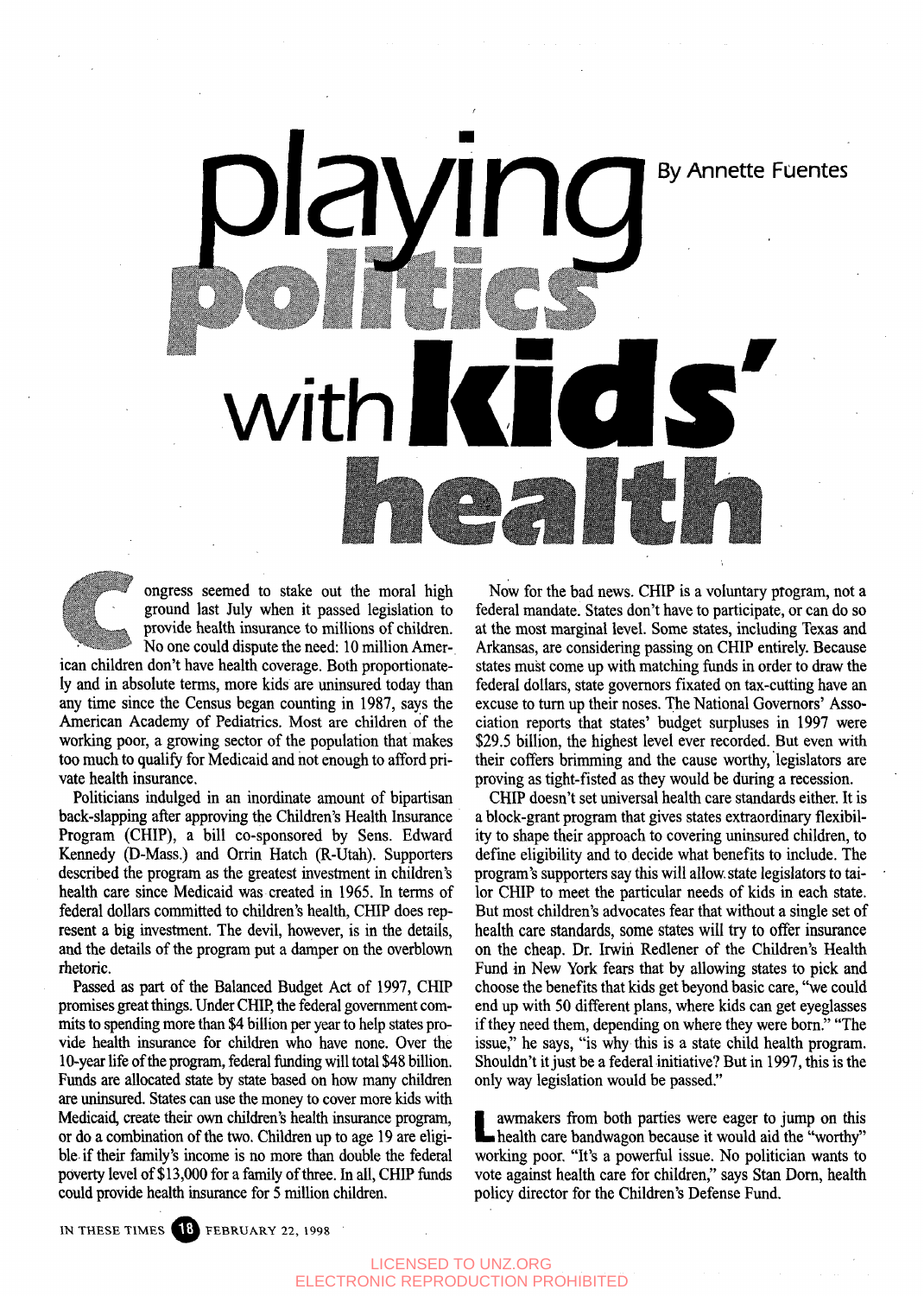

The Children's Health insurance Program, passed by Congress last July, will leave half of the country's 10 million uninsured kids out in the cold.

CHIP's genesis lay in a slew of competing bills authored by liberal Democrats like Kennedy and conservative Republicans like Rep. Thomas Bliley of Virginia. Congressional support generally split between those who favored a simple expansion of Medicaid—mostly Democrats—and those who supported block grants with wide state discretion—mostly Republicans. The block-grant supporters prevailed.

As CHIP is designed, states must submit an initial plan to the federal Health Care Financing Administration (HCFA) by July 1 or risk losing their allocation. Dorn is optimistic that few states will pass on the program entirely. But how deep their commitment will run, especially in conservative quarters, remains to be seen. "The politics are such that it may not be easy in many states to leverage funding," says Dr. Steve Berman, director of health policy at Children's Hospital in Denver and a spokesman for the American Academy of Pediatrics. "In Colorado, the state legislators may say they don't want to put in \$21 million to leverage the federal money [a grant of \$42 million]."

In Texas, prospects are even gloomier. While a majority of states have filed at least a preliminary plan to guarantee their place at the table, the Lone Star state, led by Gov. George W. Bush, "sits around with its thumb up its you-know-where," says Anne Dunkelberg of the Center for Public Policy Priorities in Austin. "We're in a race to the right here, and even though the legislation came from a Republican Congress, we don't have any statewide elected officials championing the block grant. There is just so much aversion to coming up with state revenues to draw down the federal money." Not that the state is strapped for cash. Texas ended 1997 with a \$2.4 billion surplus. Nor can legislators argue that Texas doesn't need the program. The state has 1.4 million uninsured children, more than any state other than California. Under CHIP, Texas would be entitled to \$564 million in federal funds, but the state must come up with a match of \$202 million. Charles Stuart, spokesman for the Texas Health and Human Services Commission, confirmed that his state has not begun preparing a plan. But he insisted that the inaction reflects a desire to be cautious, not a lack of commitment. "We're looking at different options for the state, including using general revenues of approximately \$11 million," he says.

Other states are debating whether to use CHIP money to expand Medicaid, to create a new state health plan or to pursue a combined approach. Most children's health advocates support expanding Medicaid. Medicaid guarantees comprehensive coverage for kids, including dental care, mental health services and early prevention and diagnostic services such as vision and hearing tests. Medicaid also covers children's special health needs, such as wheelchairs and other durable medical equipment. States that create their own programs would have to work with private health insurers, most of whose plans are tailored for adults.

A November 1997 report by the Center on Budget and Policy Priorities argues that Medicaid expansion is more costefficient as well. To create brand new state programs would be an expensive reinvention of the wheel, resulting in new administrative systems and costs. By expanding Medicaid, which already covers 25 percent of all children up to 18 years, states increase their bargaining power in negotiating with health plans. And while CHIP money is capped for state programs when it's spent, it's gone—states that opt to increase Medicaid enrollment would continue to receive federal reimbursement even when CHIP expires a decade from now. So why haven't cost-conscious politicians embraced that choice? "There is a

FEBRUARY 22, 1998 **ID** IN THESE TIMES

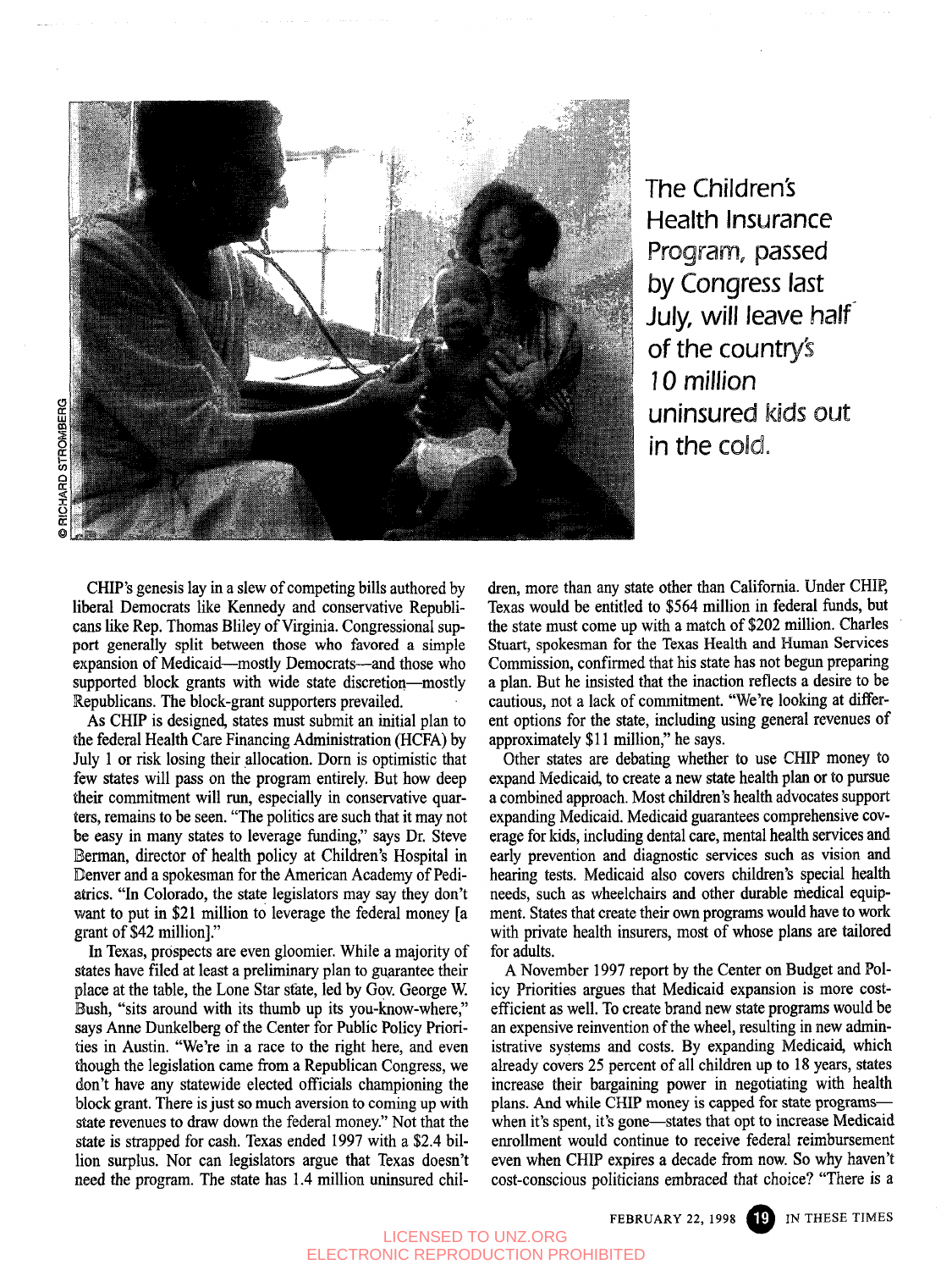lot of ideology that clouds the decision. Medicaid is seen as a welfare program, an entitlement," says' Cindy Mann, the center's senior policy analyst and the author of the report. "Politicians say, 'Let's do a new program.' "

States that choose the private program route must make tough choices about the quality and quantity of health benefits, and whether or not to require families to share costs. At a minimum, a state plan has to provide all the benefits offered by the state's largest health maintenance organization or those offered to public sector employees through plans such as Blue Cross and Blue Shield. Children's advocates are pushing for states to include the eye-ear-mental-dental quartet of services that are often considered frills by cost-conscious health insurers. "If we have a limited budget, are we better off having dental services and seeing fewer children?" asks Berman, the American Academy of Pediatrics spokesman. "An argument could be made that kids with rotting teeth don't do as well in school. People are saying, 'We don't want a Cadillac program.' But is preventing rotten teeth a Cadillac plan?"

State officials will also have to decide who is eligible. CHIP allows states to cover children from families with incomes up to 200 percent of the poverty level, but many states are considering drawing the line from 150 to 185 percent. How much money families should contribute is another subject for debate. CHIP says state programs can charge up to 5 percent of a family's annual income if they earn more than 150 percent of the poverty level. For a family of three scraping by on \$26,000, that's a hefty \$1,300 tab. Children's advocates point to Minnesota as a model for cost-sharing. The children's health program in that state charges a \$4 monthly premium for lowincome kids.

In California, Gov. Pete Wilson has launched the California Children's Health Plan (CCHP) rather than expand Medi-Cal, the state's Medicaid program. Wilson has boasted that the CCHP would be cheaper than Medicaid, but a September 1997 report funded by the Kaiser Family Foundation showed that, in fact, Wilson's program will cost the state \$96 million more per year than simply raising the eligibility limits to let more children into Medi-Cal. It's not that Wilson's plan offers better benefits than Medicaid; it's just that Medicaid could serve them more cheaply.

States with the most vital and well-organized children's advocacy campaigns will end up with the best coverage. In Pennsylvania, for example, the Pennsylvania Partnership for Children began organizing to secure the state's commitment to CHIP before Congress had even passed the legislation. With 280,000 uninsured children, Pennsylvania is entitled to \$118 million in federal funds, with a state match of \$57 million. Since Pennsylvania already has a \$33 million children's health program, participating in CHIP should have been a nobrainer. But advocates had to use all their political wiles and muscle to convince elected officials, including Republican Gov. Tom Ridge, that the program was worth supporting. "Kids aren't doing that well, and the state economically is very robust—we walked out of the fiscal year with a \$600 million surplus," says Joan Benso of the Pennsylvania Partnership for Children. "We worked with the governor, who's running for re-election, to make him understand that this was

**Clean air. Clean water. Clean investments. Founded by environmental advocacy organizations, the Green Century Fund is a no-load stock index fund with a history of growth and solid returns. .^. •:?i?'iX..:x J O** Just as important, the Equity Fund invests in companies screened for environmental and social responsibility. Your investment will not support companies with the worst environmental records or the tobacco industry **AVERAGE ANNUAL TOTAL RETURNS\*** and will actively promote a cleaner, healthier AS OF DECEMBER 31, 1997 35.71% **1 year** environment. If you are serious about your 3 years 30.51% investments and serious about the environ-**5 years** 1837% **ment, call us at** I-800-93-GREEN. 1687% **Since inception** REENET. CENTURY FUNDSI **BDELITY INVESTMENTS\*** FundsNetwork is a service of Fidelity Brokerage Services, An investment for your future? Inc. (FBSI) Member NYSE, SIPC. FBSI may receive remuneration for providing certain recordkeeping and **K**<sup>8</sup> shareholder services to the fund family. FBSI does not 800-544-9697 recommend or endorse any particular mutual fund. its past performance and is not a guarantee **it return and principal value of an** i investors shares, when redeemed, may be worth **cost The Green Century** Equity t operations in September, 1995, invests all of its assets in an existing separate registered investme has the same investment objective as the Fund (the "Portfolio"). Consistent with regulatory guidance, performance for the period prior to the Fund's inception reflects the performance of the Portfolio adjusted to reflect the deduction of the charges and expenses of the Eunida foral returns for the periods ending 12/31/97 are historical. The since inception figure is from June 3, 1991. For more complete information, including free and expenplease call for a free prospectus. Read it carefully before you invest or send money. Distributor: Sunstone Distribul

a little bit of money for a big political hit." Advocates would like Pennsylvania's final plan to include an expansion of Medicaid to cover kids up to 150 percent of the poverty level. But as in Texas and California, the "M-word" is scaring off even liberal politicians. "We approached it very sensitively," Benso says. "We didn't say 'expand Medicaid' or use the entitlement word because anything that sounds like expanding entitlements is hard now."

For all the wheeling and dealing involved in shepherding CHIP first through Congress and now through recalcitrant statehouses, the program is a halfempty glass even at full participation. Five million children—half of all the uninsured kids—will still be left but in the cold. Until the United States enacts a universal health care system, measures like CHIP will only patch a few holes. "There is something unseemly about the United States of America debating whether children should have the full range of health services," says Redlener of the Children's Health Fund. "In 1997, we shouldn't be having this debate."

IN THESE TIMES **FEBRUARY** 22, **1998**

LICENSED TO UNZ.ORG ELECTRONIC REPRODUCTION PROHIBITED